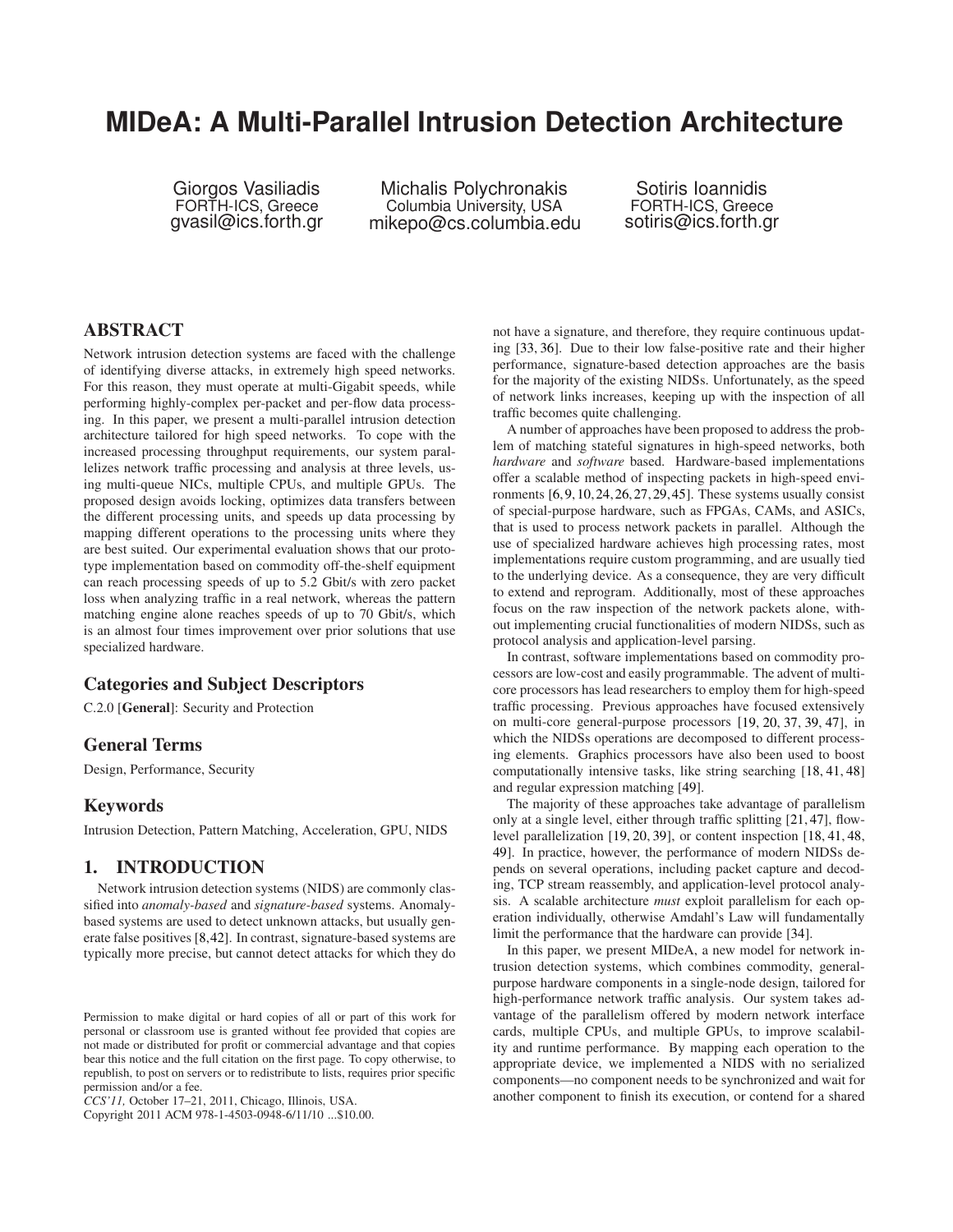resource. This design allows for significant performance gains. On a single box, MIDeA performs stateful packet analysis and inspection at 5.2 Gbit/s, while the raw processing throughput of the computationally-intensive pattern matching operations exceeds 70 Gbit/s when offloaded to the GPUs.

In summary, the main contributions of this work are:

- We introduce a novel multi-parallel architecture for highperformance processing and stateful analysis of network traffic. Our architecture is based on inexpensive, off-the-shelf, general-purpose hardware, and combines multi-queue NICs, multi-core CPUs, and multiple GPUs.
- We present our prototype implementation based on Snort [\[36\]](#page-11-2), the most widely used open-source NIDS, demonstrating that the proposed model is practical and can be adopted by existing systems.
- We present the design and implementation of a number of system-level optimizations that improve end-to-end performance. We demonstrate that our implementation scales well with the number of processing units.
- We experimentally evaluate our prototype implementation under various configurations, and show that commodity hardware can be used effectively to drastically improve the performance of traffic processing applications. Our evaluation on 10 Gbit/s links demonstrates a significant increase in processing throughput compared to existing approaches.

The rest of the paper is organized as follows. Section [2](#page-1-0) presents the design objectives and challenges of our proposed architecture. In Section [3,](#page-2-0) we describe the architecture of our parallel network intrusion detection system in detail. Section [4](#page-4-0) presents optimizations implemented to overcome bottlenecks and reduce specific overheads. In Section [5,](#page-5-0) we thoroughly evaluate our architecture using different benchmarks and workloads. In Section [6,](#page-8-0) we discuss the limitations of our system and directions for future work. Finally, we discuss related work in Section [7](#page-9-0) and conclude in Section [8.](#page-10-8)

## <span id="page-1-0"></span>**2. DESIGN OBJECTIVES**

We begin by discussing the design principles and practical challenges of mapping the different functional components of a signaturebased network intrusion detection system to a multi-parallel system architecture.

**Inter-flow Parallelism.** Our aim is to design a NIDS architecture that scales with the number of available processing units, enabling it to operate at line-rates without packet loss. The primary role of a NIDS is to passively capture the network packets through the network interface (NIC), process them, and report any suspicious events. Therefore, the main tasks of the NIDS can be summarized as: (i) packet capturing, usually at multi-Gigabit rates, and (ii) packet processing, including TCP stream reassembly, applicationlevel protocol parsing, and pattern matching.

In current hardware NIDS platforms [\[1,](#page-10-9) [44\]](#page-11-15), packet processing operates at line-rates, handling a single input port; therefore, the platform must inspect input traffic at several Gigabit per second. Existing software-based NIDS, in contrast, typically follow a multicore approach and split the traffic at the flow-level to *N* slices, where *N* is the number of processing nodes available to the system [\[39,](#page-11-9)[47\]](#page-11-10). Flow-based partitioning achieves an almost even processing load at all processing nodes, without requiring any intranode communication for processing operations that are limited in scope to a single flow. Traffic is distributed using either an external traffic splitter—which is quite a costly solution—or a softwarebased load-balancing scheme, where a simple hash function is applied on each captured packet, based on which it is assigned to the appropriate node for processing.

Unfortunately, having many different cores receiving traffic from the same network interface or a shared packet queue, increases contention to the shared resource, which incurs additional delay in packet capturing [\[19,](#page-10-4) [20\]](#page-10-5). This observation leads us to our first design principle: *traffic has to be separated at the network flow level using existing, commodity solutions, without incurring any serialization on the processing path*. In Section [3,](#page-2-0) we show how our system takes advantage of recent load-balancing technologies such as Receive-Side Scaling (RSS) [\[3\]](#page-10-10), which allows different cores to receive portions of the monitored traffic directly. This inherently leads us to a multi-core architecture, in which each core runs a separate instance of the inspection engine, processing only a subset of the network flows.

**Intra-flow Parallelism.** Distributing the monitored traffic to different CPU cores offers significant performance benefits. Recent studies [\[20,](#page-10-5)[39\]](#page-11-9) have shown a close-to-linear speedup in the number of cores. However, the CPU is still saturated by the large number of diverse and computationally heavy operations it needs to perform: network flow tracking, TCP stream reassembly, protocol parsing, string searching, regular expression matching, and so on. The problem then is how to further parallelize content inspection on each core, enabling a further increase in the overall traffic processing throughput, *without* incurring any packet loss.

This leads us to our second design principle: *per-flow traffic processing should be parallelized beyond simple per-flow load balancing across different CPU cores*. To enable such "intra-flow" parallelism, network packets from the same flow have to be processed in parallel, while also maintaining flow-state dependencies. In Section [3.2.2,](#page-3-0) we discuss how our system can take advantage of multiple graphics processors to inspect high-volume traffic concurrently with the CPU cores. Intra-flow parallelism is achieved by buffering incoming packets and transferring them to the graphics card in large batches. Although this buffering scheme adds some latency to the processing path, it pays off in terms of the processing throughput that can be sustained.

By parallelizing both packet pre-processing and content inspection across multiple CPUs and GPUs, the proposed multi-parallel NIDS architecture can operate at line rate in multi-Gigabit networks using solely commodity components. Our parallelization scheme also leads to an architecture that is incrementally extensible in terms of hardware resources. We demonstrate that the overall processing throughput of the system can be increased simply by adding more processing elements.

**Resulting Trade-off.** A potential issue of our design is the data transfer operations that must take place between the memory address spaces of each device. Specifically, network packets are transferred from the NIC to the main memory of the host, and from there to the device memory of the GPU. However, the extra data transfers between the CPU and the GPU over the PCIe bus can be worth the computational gain offered by the GPU. To further mitigate this data transfer overhead, we have implemented a pipelining scheme that allows CPU and GPU execution to overlap, and consequently hides the added latencies. Although the raw computational power of the GPU offers enough performance benefits even when considering all data transferring overheads, the pipelining scheme that we introduce offers an additional level of parallelism to the overall execution path. In Section [4,](#page-4-0) we discuss in detail how these optimizations have been implemented in our system.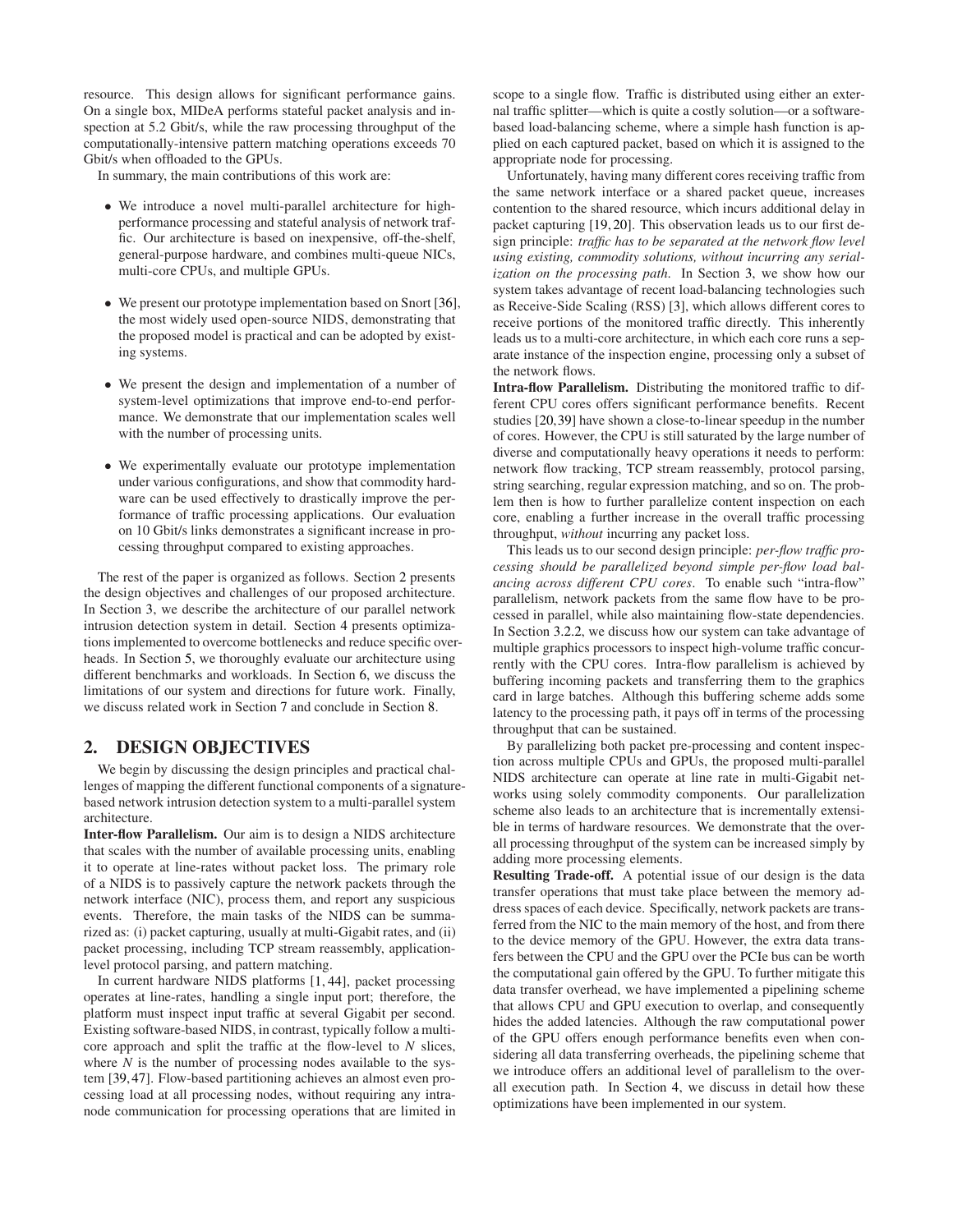

**Figure 1: MIDeA architecture.**

# <span id="page-2-0"></span>**3. ARCHITECTURE**

In this section, we describe the overall design of our multi-parallel network intrusion detection architecture. The key factors for achieving good performance are: (i) load balancing between processing units, and (ii) linear performance scalability with the addition of more processing units. Additionally, for high-performance packet capturing we consider the use of only inexpensive commodity NICs.

As shown in Figure [1,](#page-2-1) the NIDS application is mapped to the different processing units using both *task* and *data* parallelism across the incoming network flows. In particular, the network interface distributes the captured packets to the CPU-cores, ensuring flowpinning and equal workload across the cores. Each CPU-core reassembles and normalizes the captured traffic before offloading it to the GPU for pattern matching. Any matching results are logged by the corresponding CPU-core using the specified logging mechanism, such as a file or database.

This design has a number of benefits: First, it does not require any synchronization or lock mechanisms since different cores process different data in isolation. Second, having several smaller data structures (such as the TCP reassembly tables) instead of sharing a few large ones, not only reduces the number of table look-ups required to find a matching element, but also reduces the size of the working set in each cache, increasing overall cache efficiency.

## **3.1 Packet Capturing**

Our system uses 10GbE NICs, which are currently the state-ofthe-art general-purpose network interfaces. Capturing packets at these rates is non-trivial and requires the coordinated effort of the network controller and the multi-core CPUs.

#### *3.1.1 Multiqueue NICs*

To avoid contention when multiple cores access the same 10GbE port, modern network cards can partition incoming traffic into sev<span id="page-2-1"></span>eral Rx-queues [\[28\]](#page-11-16). This allows each CPU core to access its own hardware queue independently, while the NIC controller is responsible for classifying incoming network packets and distributing them to the appropriate queue. The Rx-queues are not shared between the CPU cores, eliminating the need of synchronization. Each Rxqueue is dedicated to a specific user-level process that is mapped to a different core, as shown in Figure [1.](#page-2-1) Each user-level process fetches packets from a single queue and forwards them to the next processing module. The controller can set up a number of Rx-queues equal to the number of available CPU cores (the Intel 82599EB Ethernet controller [\[2\]](#page-10-11) that we used in our implementation supports up to 128 Rx-queues).

To avoid costly packet copies and context switches between user and kernel space, we use the PF\_RING network socket [\[11\]](#page-10-12). The most efficient way to integrate a PF\_RING socket with a multiqueue NIC is to dedicate a separate ring buffer for each available Rx-queue [\[15\]](#page-10-13). Network packets of each Rx-queue are stored into a separate ring buffer and are pulled by the user-level process through DMA, without going through the kernel's network stack.

We also take into consideration the interrupt handling of each queue. In Linux, interrupts are handled automatically by the kernel through the irqbalance daemon. This daemon is responsible for evenly distributing interrupts from each Rx-queue to CPU cores, in a round-robin fashion. Unfortunately, this is not the optimal solution for multi-core systems, because distributing the handling of interrupts from a single Rx-queue to multiple cores results in cache invalidation and performance degradation [\[25\]](#page-11-17). This means that irqbalance does not guarantee that the interrupt of the next packet of the same flow will be handled by the same core. Therefore, we bind the interrupt handling of each Rx-queue to a specific CPU core by setting the corresponding /proc/irq /X/smp\_affinity entry (where X is the IRQ number of each Rx-queue, which can be obtained from /proc/interrupts).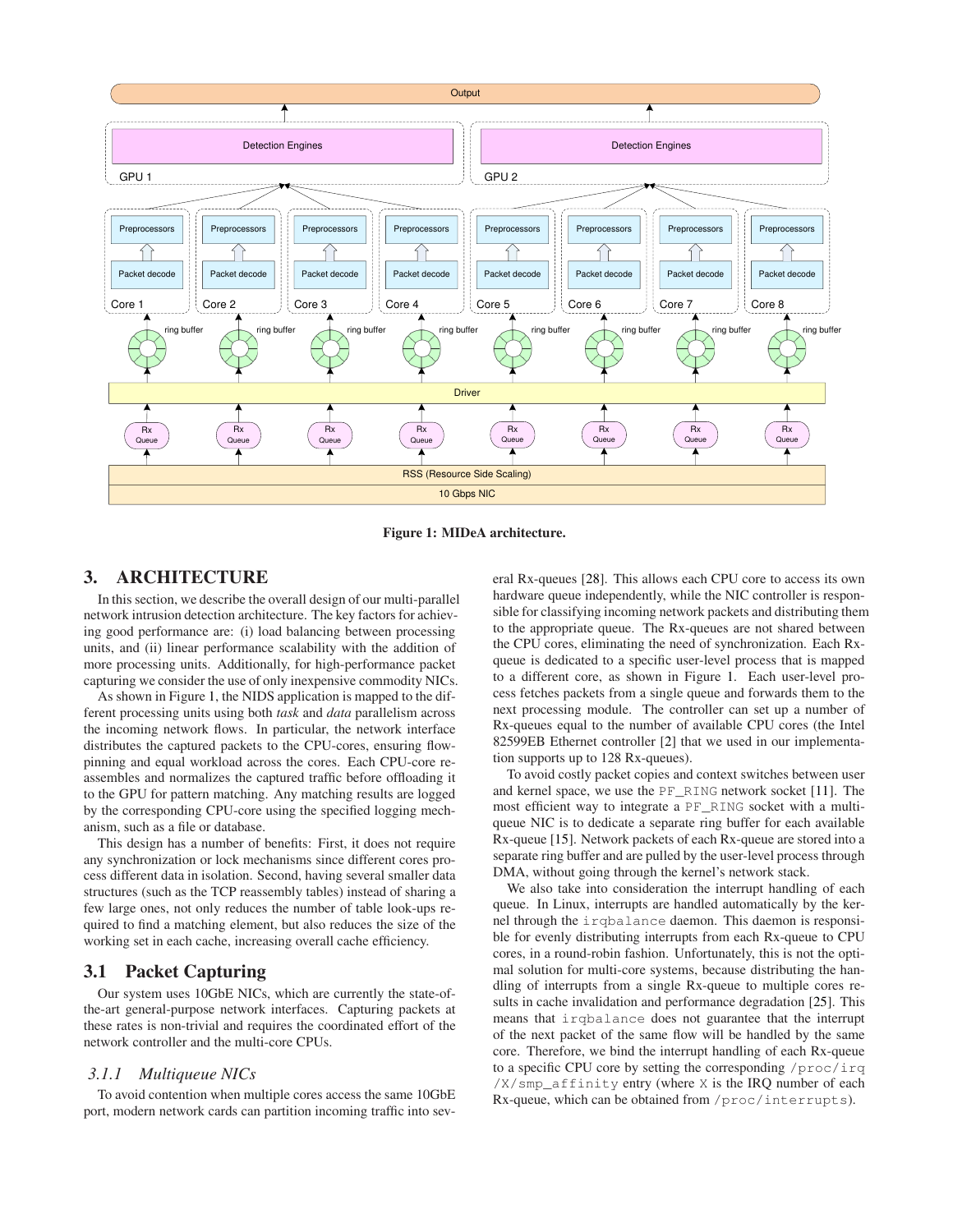#### <span id="page-3-2"></span>*3.1.2 Load Balancing*

A major implication when partitioning the incoming traffic to multiple instances is to guarantee that all packets of a specific flow will be processed by the same user-level process. It is also important to distribute the load equally to the different processing cores. Modern NICs [\[3\]](#page-10-10) support *hash-based* (or *flow-based*), and *address-based* classification schemes. In hash-based schemes, such as Receive-Side Scaling (RSS), a hash function is applied to the protocol headers of the incoming packets in order to assign them to one of the Rx-queues. In address-based schemes, such as Virtual Machine Device Queues (VMDQ), each Rx-queue is assigned a different Ethernet address, to provide an abstraction of a dedicated interface to guest virtual machines.

For our purposes, we choose the hash-based method. The hash function, computed on the typical 5-tuple <ip\_src, ip\_dst, port\_src, port\_dst, protocol> achieves good distribution among the different queues. The RSS specification [\[28\]](#page-11-16) allows the explicit parameterization of the tuple fields that will be used to compute the hash. Unfortunately, current RSS-enabled network interfaces (such as the Intel 82599EB that we used) use a fixed hashing type, which only ensures that the packets of the uni-directional streams of a connection will result to the same hash value. This means that the client-to-server stream of the flow will may end up to one Rx-queue, and the server-to-client stream to a different one.

In order to insure that packets of both directions end up into the same ring buffer, a symmetric hashing is further applied on the 5 tuple fields of each packet header. Eventually, all packets of the same flow will always be placed in the same ring buffer, and will be processed by the same user-level process. In addition, we bind the process that reads from each ring buffer to the same core using the CPU affinity of the Linux scheduler (see sched\_setaffini $ty(2)$ ), in order to increase cache locality. We assume that the monitored traffic consists of many different concurrent flows (at least as many as the available CPU cores), hence all processes are fed with data. This is not an issue even in small networks, since even a single host usually has tens of concurrent active connections.

## **3.2 Processing Engine**

Incoming traffic is forwarded to the processing engines for analysis. Each processing engine is implemented as a single process and is mapped to a certain CPU core to avoid costs due to process scheduling. The basic functionality of each processing engine is to retrieve the network packets from its assigned hardware queue, decode them and apply higher-level protocol analysis, and finally transfer them to the GPU for content inspection.

#### <span id="page-3-3"></span>*3.2.1 Preprocessing*

Preprocessing modules are built on top of the decoding subsystem and preprocessor engines of Snort 2.9. The purpose of the decoder is to parse the packet headers according to lower-layer protocols (Ethernet, IP, TCP, and so on). After packets have been decoded, they are sent through a preprocessing stage that includes *flow reassembly* and *protocol analysis*.

TCP packets are reassembled into TCP streams to build the entire application dialog before they are forwarded to the pattern matching engine. Packets that belong to the same direction of a TCP flow, are merged into a single packet by concatenating their payloads according to the TCP protocol. Inspecting the concatenation of several network packets, instead of each network packet separately, enables the handling of overlapping data and other TCP anomalies. This allows the detection engine to match patterns that span multiple packets. Content normalization is also applied for higher-



<span id="page-3-1"></span>**Figure 2: Batching different flows to a single buffer.**

level protocols, such as HTTP and DCE/RPC, to remove potential ambiguities and neutralize evasion tricks.

Once flow reassembly and normalization is complete, the data is forwarded to the detection engine, which performs signature matching on the incoming traffic. In existing NIDS like Snort [\[36\]](#page-11-2), the detection signatures are organized in *port groups*, based on the source and destination port numbers of each rule. Additionally, a separate detection engine instance is used to search for the string patterns of a particular rule group. To achieve *intra-flow* parallelization, MIDeA takes advantage of the data-parallel capabilities of modern graphics processors.

Incoming traffic is transferred to the memory space of the GPU in batches. As we discuss in Section [5.2,](#page-5-1) small transfers results to significant PCIe throughput degradation, hence we batch lots of data together to reduce the PCIe transaction overhead. Also, instead of allocating a different buffer for each port group, we simply mark each packet so that it will be processed by the appropriate detection engine in the searching phase. Consequently, only one buffer is needed per process, instead of one for each port group, as shown in Figure [2.](#page-3-1) This results to significantly lower memory consumption and reduces response latency for port groups with low traffic. Whenever the buffer gets full, all packets are transferred to the GPU in one operation.

The buffer that is used to collect the network packets is allocated as a special type of memory, called page-locked or "pinned down" memory. Page-locked memory is a physical memory area that does not map to the virtual address space, and thus cannot be swapped out to secondary storage. The use of this memory area results to higher data transfer throughput between the host and the GPU device, because the GPU driver knows the location of the data in RAM and does not have to locate it—neither swap it from disk, nor copy it to a non-pageable buffer—before transferring it to the GPU. Data transfers between page-locked memory and the GPU are performed through DMA, without occupying the CPU.

#### <span id="page-3-0"></span>*3.2.2 Parallel Multi-Pattern Engine*

A major design criterion for matching large data streams against many different patterns, is the choice of an efficient pattern matching algorithm. The majority of network intrusion detection systems use a flavor of the Aho-Corasick algorithm [\[5\]](#page-10-14) for string searching, which uses a transition function to match input data. The transition function gives the next state  $T[state, ch]$  for a given state and a character ch. A pattern is matched when starting from the *start state* and moving from state to state, the algorithm reaches a *final state*. The memory and performance requirements of Aho-Corasick depend on the way the transition function is represented. In the full representation, each transition is represented with 256 elements, one for each 8-bit character. Each element contains the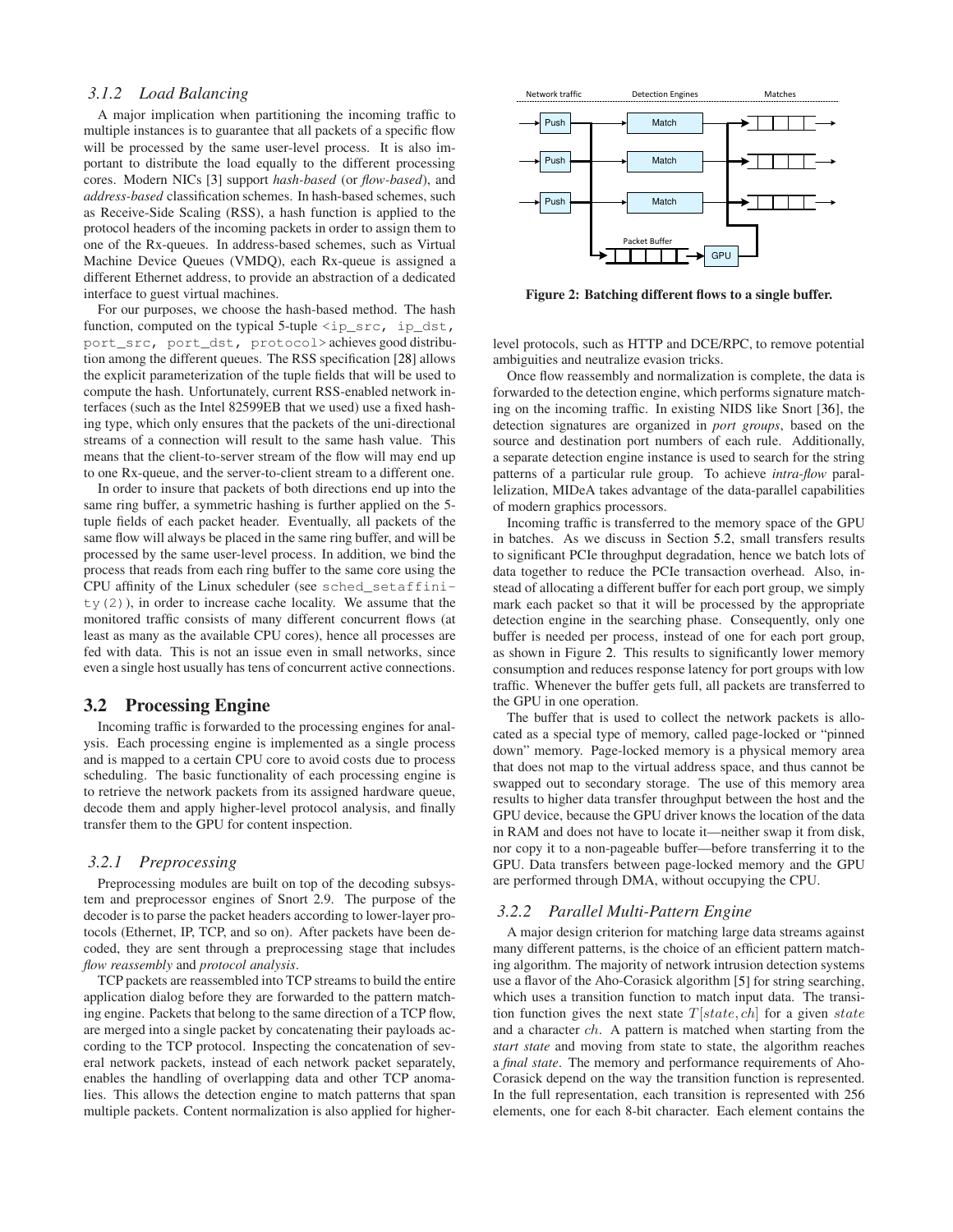

<span id="page-4-1"></span>**Figure 3: State tables of AC-Full vs. AC-Compact.**

next state to move to, hence given an input character, the next state can be found in  $O(1)$  steps. This gives a linear complexity over the input data, independently on the number of patterns, which is very efficient in terms of performance.

In the full state representation, hereinafter *AC-Full*, every possible input byte leads to *at most* one new state, which ensures high performance. Unfortunately, a full state representation requires large amounts of memory, even for small signature sets. When compiling the whole rule set of Snort, the size of the compiled state table can reach up to several hundreds Megabytes of memory. On most modern graphics cards, available memory is not a constraint any more, since they are usually equipped with ample amounts of memory—a GeForce GTX480 comes with 1.5GB of memory at a reasonable price. Unfortunately, in the CUDA runtime system [\[32\]](#page-11-18), on which MIDeA is based, each CPU thread is executed in its own CUDA context. In other words, a different memory space has to be allocated in the GPU for each process, since they cannot share memory on the GPU device. As we discuss in Section [5.2,](#page-5-1) when using the AC-Full algorithm, only the detection engines of a single Snort instance can fit in the memory space of the GPU. That means that only one Snort instance can fully utilize the GPU at a time.

To overcome the memory sharing limitation of CUDA and maintain scalability, it is important to keep the memory requirements low. Instead of creating a full state table, we use a *compacted state table* structure for representing the compiled patterns [\[31\]](#page-11-19). The compacted state table is represented in a banded-row format, where only the elements from the first non-zero value to the last non-zero value of the table are actually stored. The number of the stored elements is known as the *bandwidth* of the sparse table. In our new implementation, *AC-Compact*, the next state is not directly accessible while matching input bytes, but it has to be computed, as shown in Figure [3.](#page-4-1) This computation adds a small overhead at the searching phase, which is amortized by the significantly lower memory consumption.

Moreover, it is common that many patterns are case-insensitive, or share the same final state in the transition table. Instead of inserting every different combination of lowercase and capital letters for the pattern, we simply insert only one combination (i.e., all characters are converted to lowercase), and mark that pattern in the pattern list as case-insensitive. In case the pattern is matched in a packet, an extra case-insensitive search should be made at the index where the pattern was found. If two patterns share the same final list (i.e.,



<span id="page-4-2"></span>**Figure 4: Execution flow of a single CPU process.**

the match list contains more than one pointers to patterns), the patterns contained in the list have to be verified for finding the actual match.

Each packet is processed by a different GPU thread. Packets are stored into an array, which dimensions are equal to the number of the packets that are processed at once and the Maximum Transmission Unit (MTU). Packets that exceed MTU (which is 1500 bytes in Ethernet) are splitted down into several smaller ones, and are copied in consecutive rows in the array. To detect attacks that span multiple rows, each thread continues its search to the following portions of the packet (if any) iteratively, until a *final* or *fail state* is reached.

#### *3.2.3 Multi-GPU Support*

A key feature of MIDeA is its support for pattern matching using several GPUs at a data-parallel level. Modern motherboards, such as the one we used in our evaluation, support multiple GPUs on the PCI Express bus. MIDeA utilizes the different GPUs by dividing the incoming flows equally and performing the signature matching in parallel across all devices.

By default, MIDeA utilizes as many GPUs as it can find in the system; however, this can be controlled by defining the number of GPUs it should try to use in the configuration file. In the CUDA runtime system, on which MIDeA is based, each CPU process is bound to one device. To make multi-GPU computation possible, several host processes must then be created, with at least one process per device. A static GPU assignment is used for each process. Each process receives a uniform amount of flows, due to the load balancing scheme described in Section [3.1.2,](#page-3-2) and thus flows are equally distributed to the different GPUs.

## <span id="page-4-0"></span>**4. PERFORMANCE OPTIMIZATIONS**

Having described our architecture, we now go into a couple of optimizations that improve: (i) memory accesses on the GPU, and (ii) CPU and GPU execution through pipelining.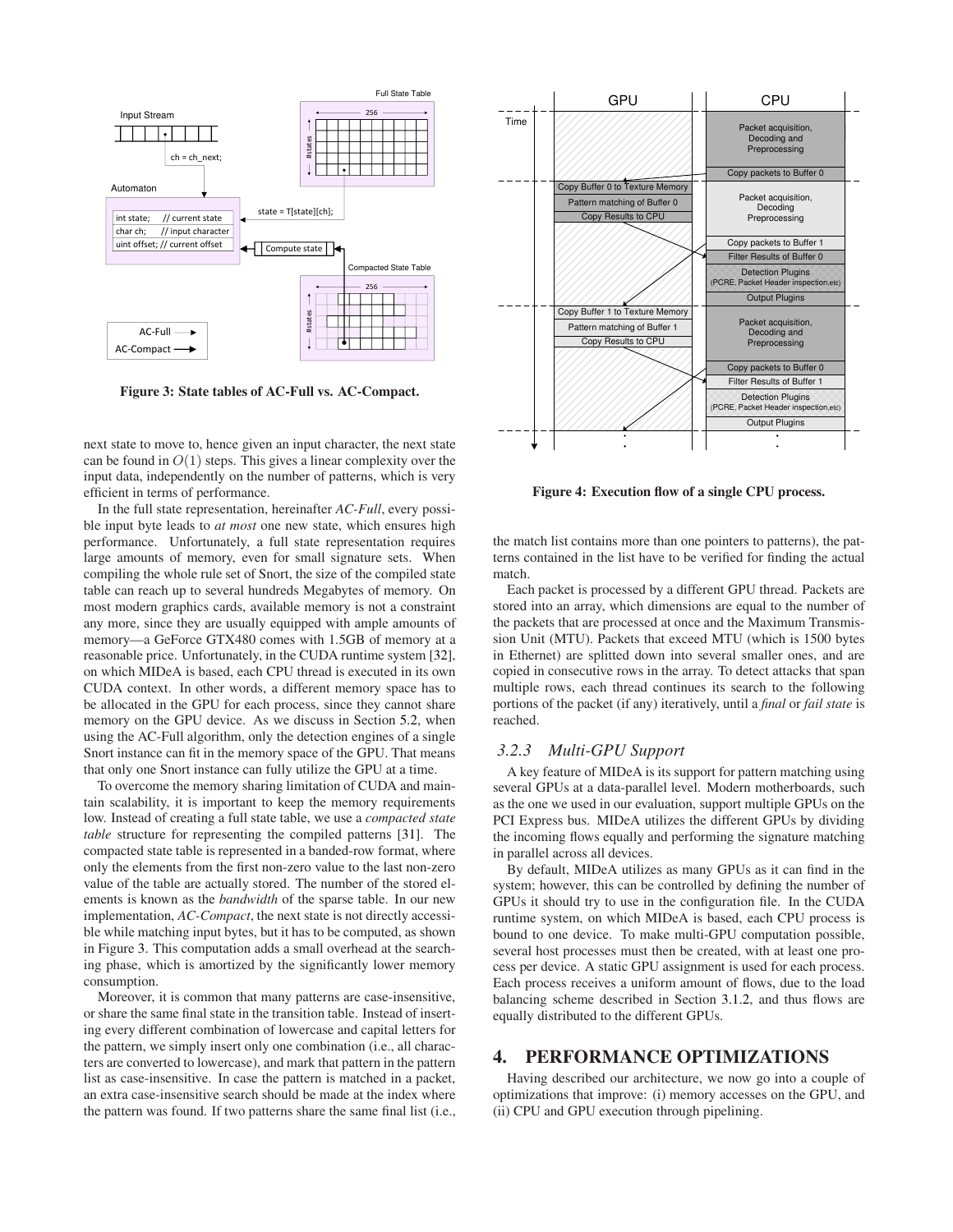

<span id="page-5-3"></span>**Figure 5: Data transfers and GPU execution of different processes can overlap.**

**Optimizing GPU Memory Accesses.** One important optimization for the GPU pattern matching algorithm is related to the way the input data are loaded from the device memory. Since pattern matching is performed byte-wise, each input symbol is represented with 8 bits. However, the minimum size for every device memory transaction is 32 bytes. Thus, by reading the input stream one byte at a time, the overall memory throughput may be reduced by a factor of up to 32.

We have found that memory is better utilized when multiple bytes are fetched at a time, instead of just one. To that end, we redesigned the input reading process so that each thread accesses data using the  $int 4$  built-in data type (int 4 is a vector type, consisting of 4 integer variables). Data is stored into a 128-bit register, and is accessed a byte at a time.  $Int4$  is the largest data-type that can be used to read data from the *texture memory* of the device, utilizing up to 50% of the total GPU memory bandwidth.

**Pipelined Execution.** Our core idea for hiding the pattern matching computation time on the GPU is double buffering. Our architecture improves the achieved parallelism by pipelining the execution of CPU cores and the GPUs. For each process, when the first buffer becomes full, it is copied to a texture bounded array that can be later read by the GPU through the kernel invocation. While the GPU is performing pattern matching on the flows of the first buffer, the CPU processes newly arrived packets, as shown in Figure [4.](#page-4-2)

Moreover, on recent CUDA-enabled devices, it is possible to overlap kernel execution on the device with data transfers between the host and the device, even for different processes. The dedicated  $DMA$  engine of NVIDIA  $GPUs<sup>1</sup>$  $GPUs<sup>1</sup>$  $GPUs<sup>1</sup>$  allows the concurrent execution of a CUDA kernel along with data transfers over the PCIe bus. For example, while one process transfers the data to the GPU, another process can execute the pattern matching operations. This allows better GPU utilization, as depicted in Figure [5.](#page-5-3) As we discuss in Section [5.2.1,](#page-6-0) the performance improvement due to overlapping execution in the GPU is up to 330%.

#### <span id="page-5-0"></span>**5. EXPERIMENTAL EVALUATION**

We evaluated the performance of our system under a variety of workloads. We first describe the experimental testbed (Section [5.1\)](#page-5-4), and then analyze the performance of MIDeA under different scenarios using micro-benchmarks (Section [5.2\)](#page-5-1), as well as high-level end-to-end performance measurements (Section [5.3\)](#page-8-1).



<span id="page-5-5"></span>**Figure 6: Hardware setup.**

## <span id="page-5-4"></span>**5.1 Experimental Setup**

**Hardware Setup.** The overall architecture of our test system is shown in Figure [6.](#page-5-5) Our base system has two processor sockets, each with one Intel Xeon E5520 Quad-core CPU at 2.27GHz and 8192KB of L3-cache. Each socket has an integrated memory controller, connected to memory via a memory bus; this offers parallelism in memory accesses and, therefore, to higher aggregate and per-CPU bandwidth, as previous studies have shown [\[13\]](#page-10-15). The sockets are connected to each other and to the I/O hub via dedicated high-speed point-to-point links. The I/O hub is connected to the GPUs and the NIC via a set of PCIe buses: two PCIe 2.0 ×16 slots, which we populated with two GeForce GTX480 graphics cards, and one PCIe 2.0 ×8 slot holding one Intel 82599EB 10GbE NIC. To cover the needs for PCIe lanes, we acquired a motherboard with a dual I/O hub and a total of 72 lanes. Each NVIDIA GeForce GTX 480 is equipped with 480 cores, organized in 15 multiprocessors, and 1.5GB of GDDR5 memory.

**Software.** Our prototype runs on Linux 2.6.32 with the ioatdma and dca modules loaded. The ioatdma driver is required for supporting QuickPath Interconnect architecture of recent Intel processors. DCA (Direct Cache Access) is a NIC technology that directly places incoming packets into the cache of the CPU core for immediate access by the application. In all of our experiments we used the default rule set of Snort 2.8.6, which consists of 8,192 rules, comprising about 193,000 substrings for string searching. All default preprocessors, including frag3, stream5, rpc\_decode, ftp\_telnet, smtp, dns, and http\_inspect, were enabled. **Traffic Generation.** We used two servers for traffic generation to overcome the poor performance of the Linux kernel's network stack when sending small packets. The traffic generation servers and MIDeA are connected through a 10GbE switch. The test traffic, consisting of both generated synthetic traffic as well as real traffic traces, is sent using tcpreplay [\[4\]](#page-10-16).

#### <span id="page-5-1"></span>**5.2 Micro-Benchmarks**

We begin our evaluation by measuring the computational throughput of MIDeA using a varying number of CPU processes and GPU devices. Each process runs on a different CPU core, therefore we can utilize all cores by creating eight processes.

For the input data stream we used synthetic network traces of varying length with random payload. The data stream was carefully created to exercise most code branches, as well as different parameters of our implementation. To simulate the multi-queue capabilities of the NIC, we loaded the network packets of the trace file into separate queues (one for each core) using a simplified version of the Toeplitz hash function, which is used for RSS in modern NICs [\[28\]](#page-11-16). This is the "ideal NIC" case, where no overhead is

<span id="page-5-2"></span><sup>&</sup>lt;sup>1</sup> For devices with Compute Capability 1.1 or greater.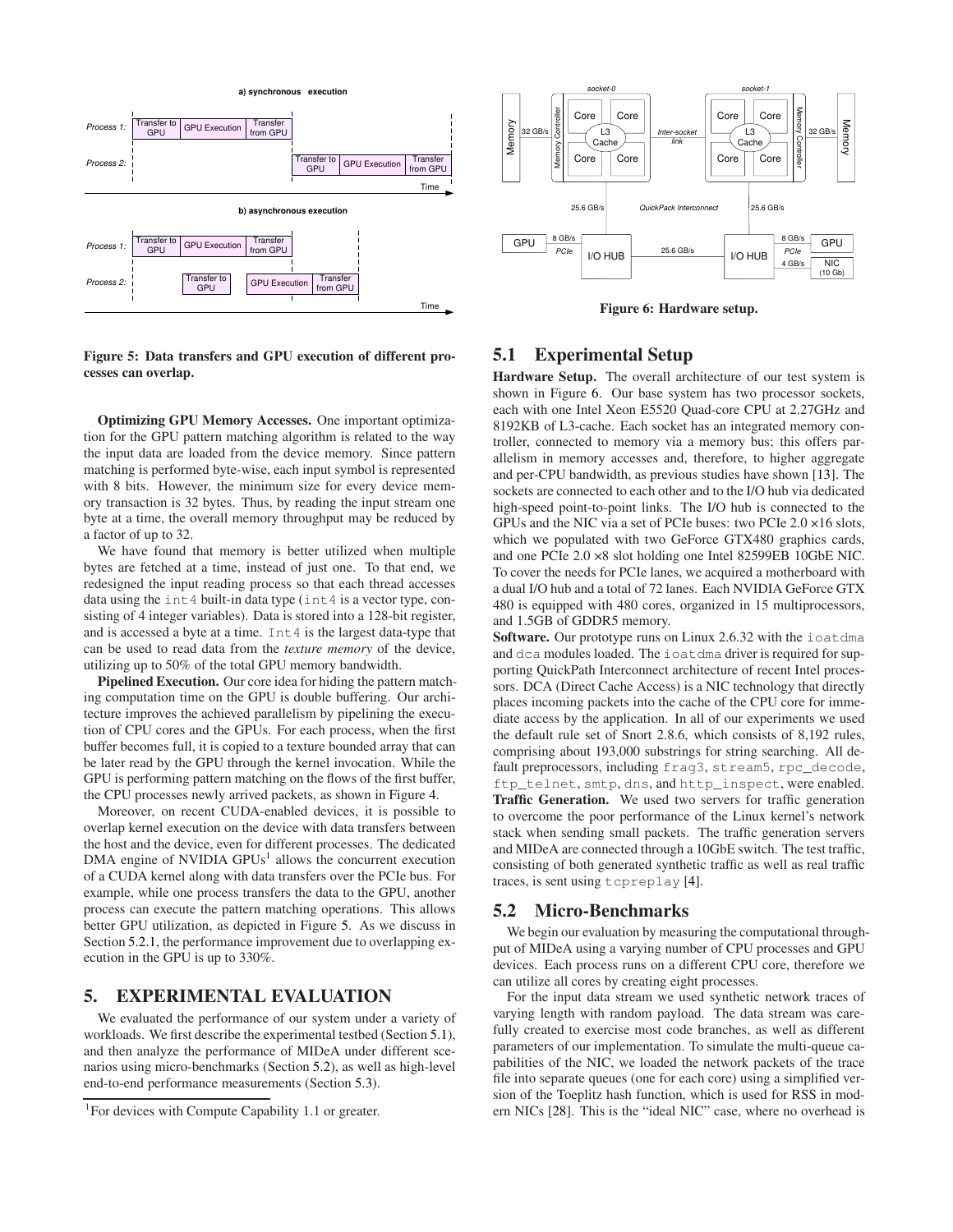

<span id="page-6-2"></span>**Figure 7: Per-process transfer rate between CPU and GPU.**

| <b>Buffer Size</b>             |  |      | 1KB   4KB   64KB   256KB   1MB   16MB |      |      |
|--------------------------------|--|------|---------------------------------------|------|------|
| <b>Host to Device</b> 2.04 7.1 |  | 34.4 | 42.1                                  | 44.6 | 45.7 |
| <b>Device to Host</b> 2.03 6.7 |  | 21.1 | 23.8                                  | 24.6 | 24.9 |

<span id="page-6-1"></span>**Table 1: Data transfer rate between host and device (Gbit/s).**

added due to the transferring of the packets from the network interface to the host's main memory. All network packets are stored in memory, thus no blocks were transferred from disk when reading packets. We have verified the absence of I/O latencies using the iostat(1) tool.

#### <span id="page-6-0"></span>*5.2.1 GPU Performance*

**Data Transfer.** Flows are transferred to each GPU device over the shared PCIe ×16 bus. PCIe uses point-to-point serial links, allowing more than one pair of devices to communicate with each other at the same time.

Table [1](#page-6-1) shows the transfer rate of one process for moving data to a single GPU device, and vice versa, for different buffer sizes. We observe that with a large buffer, the rate of data transfer to the device is over 45 Gbit/s, while the transfer rate from the device to the host decreases to about 25 Gbit/s. This asymmetry in the data transfer throughput is probably related to the chosen hardware setup (i.e., the interconnection between the motherboard and the graphics cards), and has been also observed by other researchers [\[17\]](#page-10-17). We speculate that future motherboards will alleviate this asymmetry.

Figure [7](#page-6-2) shows the transfer rate for a varying numbers of processes. The transfer costs include the copy of the network packets to the memory space of the GPU, and the copy of the results from the GPU to the host's memory. We can see that as the number of processes increases, the per-process throughput sustained by the PCIe bus slightly decreases. That is expected, since many processes contend for the same device through the same bus link. However, the aggregate throughput achieved by all processes increases, resulting to better PCIe bus utilization. As shown in Figure [7,](#page-6-2) for eight processes, the bidirectional PCIe throughput when using a single GPU reaches 9.7 Gbit/s per process, which in aggregate cor-responds to 77.8 Gbit/s for all eight processes.<sup>[2](#page-6-3)</sup> Adding one more GPU device results to a much higher throughput of 14.1 Gbit/s per process (113.3 Gbit/s in aggregate for all eight processes), since each GPU device is interconnected through dedicated PCIe lanes.

**Computational Throughput.** Having examined the data transfer costs, we now measure the GPU performance of the AC-Compact and AC-Full algorithms, described in Section [3.2.2.](#page-3-0)

Figure [8](#page-6-4) shows the sustained throughput for pattern matching on a single GTX480. We fix the packet length to 1500 bytes and



<span id="page-6-4"></span>**Figure 8: GPU throughput for AC-Full and AC-Compact.**

|       | $\#Rules$   #Patterns | #States | <b>AC-Full</b>          | AC-Compact |
|-------|-----------------------|---------|-------------------------|------------|
| 8.192 | 193,167               |         | $1,703,023$   890.46 MB | 24.18 MB   |

<span id="page-6-5"></span>**Table 2: Memory requirements of AC-Full and AC-Compact for the default Snort rule set.**

vary the number of packets that are processed at once from 512 to 32,768. Our AC-Full and AC-Compact implementations achieve a peak performance of 21.1 Gbit/s and 16.4 Gbit/s, respectively, including the data transferring costs to and from the device. The CPU achieves a performance of 0.6 Gbit/s for the AC-Full implementation, and thus a single GPU instance corresponds to 36.2 and 28.1 CPU cores for the AC-Full and AC-Compact implementations, respectively.

As expected, AC-Full outperforms AC-Compact in all cases. The added overhead of the extra computation that AC-Compact performs in every transition decreases its performance about 30%. The main advantage of AC-Compact is that it has significantly lower memory consumption than AC-Full. Table [2](#page-6-5) shows the corresponding memory requirements for storing the detection engines of a single Snort instance. AC-Compact utilizes up to 36 times less memory, which makes it a better fit for a multi-CPU environment, due to CUDA's limitation of allocating a separate memory context for each host thread. Using AC-Compact, a single GTX480 card can store the detection engines of about 50 Snort instances  $(50 \times 24.18MB \approx 1.2GB)$ . The remaining memory is used for storing the contents of network packets. If AC-Full is used, only one instance can fit in device memory. In all subsequent experiments we use the AC-Compact algorithm.

**Utilization.** We investigate the performance of the AC-Compact algorithm further, by varying the number of CPU processes that feed the GPU devices with data.

Figure [9\(a\)](#page-7-0) shows the aggregate data processing throughout of the GPU(s) for an increasing number of CPU processes. Figure [9\(b\)](#page-7-1) plots the same data normalized by the number of processes. It is clear that multiple processes offer an improvement even when utilizing only one GPU device. Currently, GPUs support multitasking through the use of "timesliced" context switching: each program receives a time slice of the GPU resources and cannot be suspended. When many processes use the same GPU device, data transfers and GPU execution may overlap, offering better GPU utilization. GPU executions have short run times, ranging from 100– 300ns per packet, and hence, the GPU device can be effectively timesliced among the CPU processes.

We observe that with two spawned processes, the overhead of the AC-Compact implementation increases, since the 25 Gbit/s throughput achieved is greater than the 21.1 Gbit/s achieved by the AC-Full algorithm, as shown in Figure [8.](#page-6-4) Increasing to eight processes, a single GPU reaches a maximum of 48 Gbit/s throughput. The PCIe

<span id="page-6-3"></span><sup>2</sup>The capacity of PCIe ×16 v2.0 is 64 Gbit/s *for each* direction. In practice though, the theoretical maximum data rate diverges due to the 8b/10b encoding at the physical layer.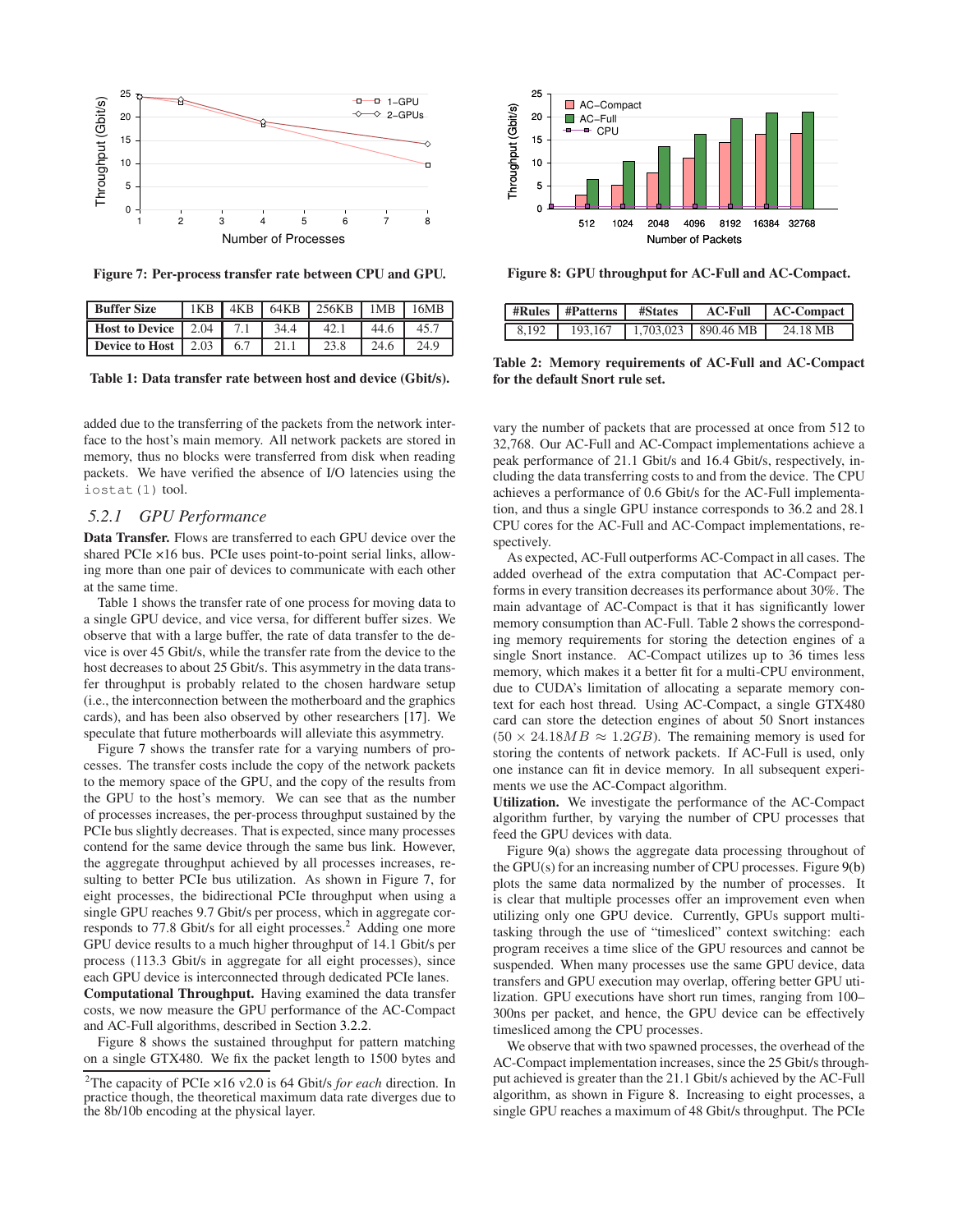<span id="page-7-0"></span>

<span id="page-7-1"></span>**Figure 9: GPU throughput with an increasing number of CPU-processes up to the number of cores.**

<span id="page-7-2"></span>

**Figure 10: Overall sustained throughput for different workloads and configurations.**

bus saturation, which was shown in Figure [7,](#page-6-2) is the main reason for this upper bound. However, since the PCIe bus is a point-topoint link, adding one more GPU device to the system increases the aggregate GPU throughput to over 70 Gbit/s.

#### *5.2.2 Overall Performance*

**Throughput.** In our next experiment, we measured the overall processing throughput achieved by our multi-parallel implementation. Figure [10\(a\)](#page-7-2) shows the sustained throughput for different packet sizes. We observe that for very small packet sizes, the GPUassisted design exhibits a slightly worse performance compared to the multi-core approach alone. The main reason for this is that the buffering overheads for very small packets are greater than the corresponding pattern matching costs, as shown in more detail in the following experiment. Therefore, it is better in terms of performance to match very small packets on the CPU, rather than transferring them to the GPU.

As a consequence, we adopted a simple opportunistic offloading scheme, in which pattern matching of very small packets is performed on the CPU instead of the GPU. Thus, only packets that exceed a minimum size threshold are copied to the buffer that is transferred to the GPU for pattern matching. The packets contain already the TCP reassembled stream of a given direction, hence no state needs to be shared between the CPU and the GPU. The minimum threshold can be inferred off line, using a simple profiling measurement, or automatically at runtime. For simplicity we currently use the former method, although we plan to implement an automated solution in the future.

Figure [10\(b\)](#page-7-3) shows the sustained throughput for a different number of CPU processes, using 1500-byte packets. We observe that as the number of processes increases, the sustained throughput also increases linearly. When pattern matching is offloaded on the GPU, <span id="page-7-3"></span>the throughput of the legacy multi-core implementation is increased 3.5–4.5 times, depending on the number of processes. The maximum throughput achieved by our base system reaches about 11.7 Gbit/s when utilizing all resources—eight CPU cores and two GPUs.

Finally, we observe that switching from one to two GPUs does not offer significant improvements to the overall performance. This can be explained by the fact that GPU communication and computation costs are completely hidden by the overlapped CPU computation, as discussed in the following experiment.

**Timing breakdown.** We proceed and examine in greater detail the overall performance achieved by profiling each device separately. In Figures  $11(a)-11(d)$  $11(a)-11(d)$  we plot the individual execution times for various packet lengths. We show the times of each device with different bars, since execution is performed in parallel. CPU and GPU execution is pipelined, hence the CPU can continue unaffected while GPU execution is in progress. Each bar represents the execution time of the two GPU devices, while the thin line on each bar represents the corresponding time when utilizing one GPU. We observe that even when a single GPU is used, the cost for the data transfers and the pattern matching on the GPU is completely hidden by the overlapped CPU workload, for all packet sizes.

The extra cost for packet buffering before transferring them to the GPU depends highly on the packet size. Small packets incur higher cost per-byte, due to the start-up overhead of the memcpy(3) function. 100-byte packets or smaller induce a prohibitively large overhead, in comparison with the pattern matching cost. We tried to optimize the copies using a byte-by-byte procedure instead of calling the memcpy(3), however the overhead was still higher. Thereupon, we avoid the small-packets penalty by opportunistically offloading pattern matching computation on the GPU depending on the packet length.

Finally, we notice that GPU execution times for small packets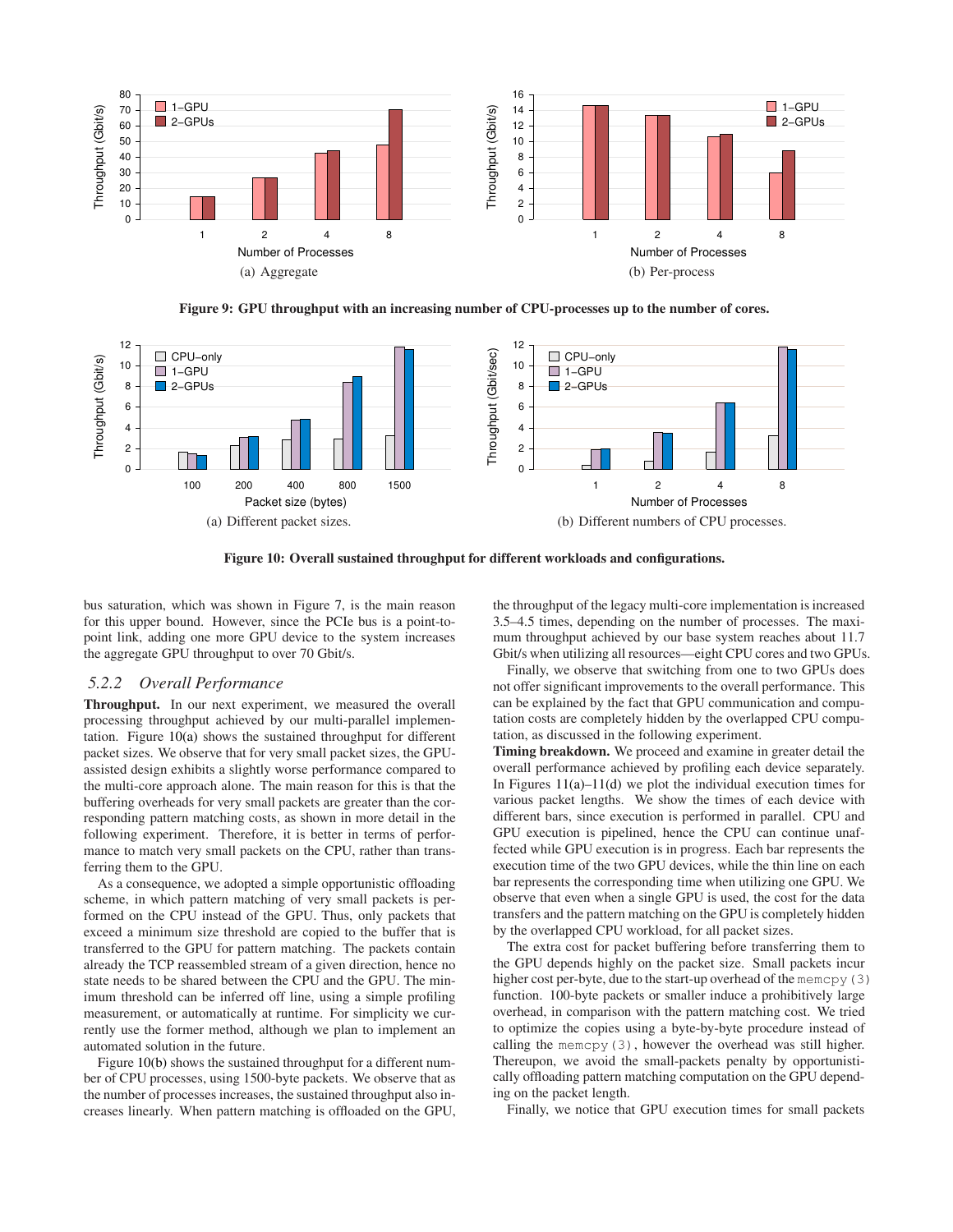<span id="page-8-2"></span>

**Figure 11: Breakdown of per-byte processing overhead for different packet sizes.**

also increase. The main reason for this is that the dimensions of the buffer that is used for transferring the packets to the GPU are fixed, hence it is populated sparsely for small packets.

## <span id="page-8-1"></span>**5.3 Overall Traffic Processing Throughput**

In this section, we measure the end-to-end performance of our prototype implementation under realistic conditions.

#### *5.3.1 Synthetic Traffic*

Figure [12\(a\)](#page-9-1) shows the packet loss ratio for different packet sizes, when replaying traffic at varying rates. We plot values up to the maximum achieved replay rate, hence the smaller the packet size, the lower the replay rate reached. For example, for 200-byte packets, we managed to replay traffic at maximum rate of 1.86 Gbit/s, while for 1500-byte packets we achieved a rate of 7.67 Gbit/s.

Given these traffic replay rates, our prototype system begins to drop packets at 7.22 Gbit/s for 1500-byte packets, which is a 253% improvement over the traditional multi-core implementation. When processing smaller packets, the performance falls to 1.5 Gbit/s, which is slightly higher than the traditional multi-core implementation, although the drop rate is about 6.6 times lower.

Comparing the achieved throughput with the "ideal NIC" case in Figure [10\(a\),](#page-7-2) we observe that the NIC adds a variable overhead that depends on the size of the captured packets. It is clear that small packets add more latency to the capturing process than larger ones. For the traditional multi-core approach, we observe an extra overhead of 55% for 200-byte packets, that falls to 18% for 800 byte packets, and 13% for 1500-byte packets. Similarly, the extra overhead for the GPU-accelerated implementation is 110% for 200 byte packets, about 87% for 800-byte packets, and 52% for 1500 byte packets. We observe that the NIC overhead is larger in the GPU-accelerated implementation, and we speculate that this is an issue related to congestion in the PCIe controller.

#### *5.3.2 Real Traffic*

In our final experiment, we evaluate MIDeA in a scenario using real traffic. We used a trace of real network traffic (referred to as UNI), captured at the gateway of a large university campus with several thousands of users. Specifically, the trace spans 74 minutes, and includes all packets and their payloads, totalling 46 GB. Table [3](#page-8-4) summarizes the most important properties of the trace.

To replay the captured trace at high-speed, it has to reside in the main memory of the host to avoid disk accesses. Unfortunately, the main memory of our two traffic generator machines is only 4GB, hence it is impossible to load the whole trace in memory. To overcome this issue, we split the trace to several 2GB parts. While one part is replayed, the other part is loaded into main memory. Since reading from disk is much slower, each part is replayed several

<span id="page-8-3"></span>

| <b>Packets</b>                | 73, 162, 723    |
|-------------------------------|-----------------|
| Packet size (min/max/avg)     | 60/1,514/679.57 |
| <b>IP</b> Fragments           | 88,411          |
| <b>TCP</b> sessions           | 185,642         |
| <b>UDP</b> sessions           | 174,442         |
| <b>Triggered Snort Alerts</b> | 183,050         |

<span id="page-8-4"></span>**Table 3: UNI trace properties.**

| Model                     | Otv | Unit price |
|---------------------------|-----|------------|
| NIC: Intel 82599EB        |     | \$687      |
| CPU: Intel Xeon E5520     |     | \$336      |
| <b>GPU: NVIDIA GTX480</b> |     | \$340      |

<span id="page-8-5"></span>**Table 4: Cost of MIDeA components (as of April 2011).**

times, up until the next part is fully loaded into memory. Using the above pre-fetching scheme, we successfully managed to replay the captured trace with speeds of up to 5.7 Gbit/s.

Figure [12\(b\)](#page-9-2) shows the dropped packets when increasing the traffic rate. We also annotate the throughput achieved when reading the network packets directly from main memory instead of the NIC. The traditional multi-core implementation starts to drop packets at 1.1 Gbit/s, while the ideal throughput is near 1.4 Gbit/s. When GPU acceleration is enabled, we did not observe any packet loss for speeds of *up to 5.2 Gbit/s*. For comparison, the ideal throughput is 7.8 Gbit/s.

## <span id="page-8-0"></span>**6. DISCUSSION**

So far in this paper we went over a detailed description of the design aspects, trade-offs, and performance issues of our proposed architecture. Even though we focused on the parallelization of an intrusion detection system, we strongly believe that the proposed model can benefit a variety of other network monitoring applications, such as traffic classification, content-aware firewalls, spam filtering, and other network traffic analysis systems. With this in mind, we could easily augment a router with multi-parallel network processing capabilities, expanding its functionality without affecting its normal packet routing operations [\[13\]](#page-10-15).

**Price/Performance.** For our hardware setup, we have selected relatively low-end devices: two Intel Xeon E5520 processors, two NVIDIA GeForce GTX 480 graphics cards, and an Intel 82599EB 10GbE NIC. Table [4](#page-8-5) shows the approximate cost of each component, as of April 2011. The total cost of our base system is about \$2739, achieving a throughput per dollar cost of 1.8 Mbps/\$.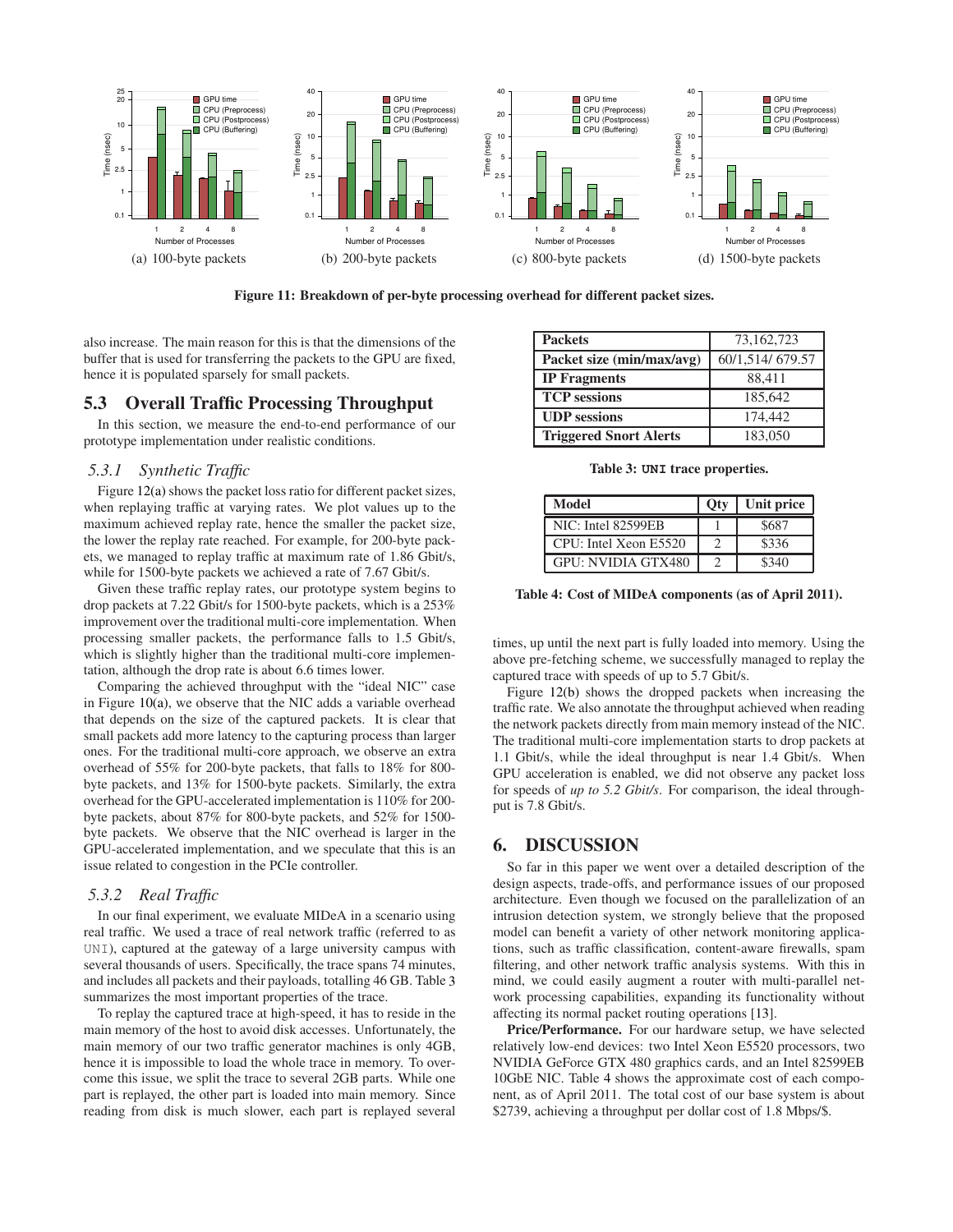<span id="page-9-2"></span><span id="page-9-1"></span>

**Figure 12: Observed packet loss for (a) synthetic and (b) real traffic, as a function of the traffic rate. MIDeA can handle real traffic speeds of up to 5.2 Gbit/s without dropping any packets.**

**Limitations and Future Work.** In favor of programming simplicity, we chose to use processes instead of threads for parallelizing the CPU part of MIDeA. We believe that a multi-threaded implementation would further increase the complexity of the design without a significant increase in the overall throughput.

In our flow-based partitioning scheme, we avoid any communication between the cores. Traditional Snort-style signature matching does not require any communication for analysis outside the scope of a single flow. In case a network analysis system needs this functionality, e.g., for detecting DDoS attacks or malware propagation, a lightweight communication scheme needs to be integrated for coordinating the different cores [\[47\]](#page-11-10).

The buffering of network packets, described in section [3.2.1,](#page-3-3) introduces an extra copy operation. This is mandatory for our design, considering that most packets have to be processed before matching them against signatures, and that transferring a single packet each time significantly reduces the PCIe throughput.

Finally, each process allocates a different memory space on the GPU, due to the restriction of the CUDA driver for preventing sharing of GPU memory between different processes. Although the same policy applies to threads, we believe that future releases of the CUDA driver will support device memory sharing. In that case, we could easily migrate to the faster AC-Full algorithm. We also

believe that a shared GPU memory space would exhibit higher locality and increase the computational throughput.

# <span id="page-9-0"></span>**7. RELATED WORK**

Prior work has focused extensively on the use of specialized hardware to augment NIDSs capabilities. The majority of these approaches focus on improving deep packet inspection (DPI), which is the most computationally-intensive NIDS operation, using specialized hardware, such as FPGAs, ASICs, and TCAMs [\[9,](#page-10-2) [12,](#page-10-18) [27,](#page-11-5) [30,](#page-11-20)[45,](#page-11-7)[52\]](#page-11-21). Recently, Meiners et al. [\[27\]](#page-11-5) proposed a custom regular expression matching approach based on TCAMs, which achieves a throughput of up to 18.6 Gbit/s; our corresponding pattern matching implementation alone reaches a 70 Gbit/s throughput, which is almost a four-times improvement, using commodity off-the-shelf equipment. Other approaches employ a pre-filtering mechanism based on FPGAs to reduce the amount of traffic sent to a software NIDS/NIPS for inspection [\[16](#page-10-19)[,43\]](#page-11-22). Unfortunately, most implementations are tied to a specific architecture, and thus, are particularly difficult to extend and program. Any changes in the rule set require recompilation, regeneration of the automaton, resynthesis, replacement, and routing of the circuits, which is a time-consuming and difficult procedure.

Much work has also focused on improving the performance of detection mechanisms, such as string matching and regular expression matching [\[7,](#page-10-20) [22,](#page-11-23) [23,](#page-11-24) [40,](#page-11-25) [46,](#page-11-26) [51\]](#page-11-27). These works are orthogonal to ours, and can be integrated to our system to improve memory utilization and performance.

In another line of work, cluster-based approaches have been proposed for keeping-up with the increasing link speeds. Instead of having a single server to process all incoming traffic, a cluster of servers is used instead. The major issue then is how to partition the incoming traffic to the back-end servers, while supporting stateful processing. Kruegel et al. [\[21\]](#page-10-7) propose a stateful slicing mechanism that divides the overall network traffic into subsets of manageable size, which are then processed by different sensors. Foschini et al. [\[14\]](#page-10-21) extend that work with a parallel matching algorithm that allows communication between the sensors through a dedicated control plane. SPANIDS [\[38\]](#page-11-28) uses a specialized FPGA-based switch, that takes into account flow information and the load of each server when redirecting network packets. Xinidis et al. [\[50\]](#page-11-29) present an active splitter architecture that provides early filtering to reduce the load of the back-end sensors.

Other approaches attempt to improve the performance of NIDS using commodity hardware. Paxson et al. [\[35\]](#page-11-30) and Valentin et al. [\[47\]](#page-11-10) implemented a NIDS cluster that scales through the use of parallel nodes. Their system, based on Bro [\[33\]](#page-11-1), demonstrates the ability to scale beyond the capacity of a single NIDS instance using commodity hardware, with the exception of the special purpose front-end hardware that was used to distribute traffic evenly across the back-end nodes. In Supra-linear Packet Processing [\[19\]](#page-10-4), a single thread is responsible for packet gathering and dispatching, while many other threads are processing incoming flows in parallel. Thus, each processing thread handles a specific flow in isolation. Unfortunately, a lot of time is spent on context switches between threads, most likely due to high levels of locking contention to the shared packet queue.

To eliminate the excessive contention rates due to packet queue access in the packet processing architectures, flow-pinning is commonly used (i.e., all packets of a flow are "pinned" to be processed by a specific thread) [\[20\]](#page-10-5). This approach requires slightly more data storage to keep the incoming packets to separate queues. However, it allows most of the threads to work independently, which is a key characteristic of a good multi-threaded algorithm. Schuff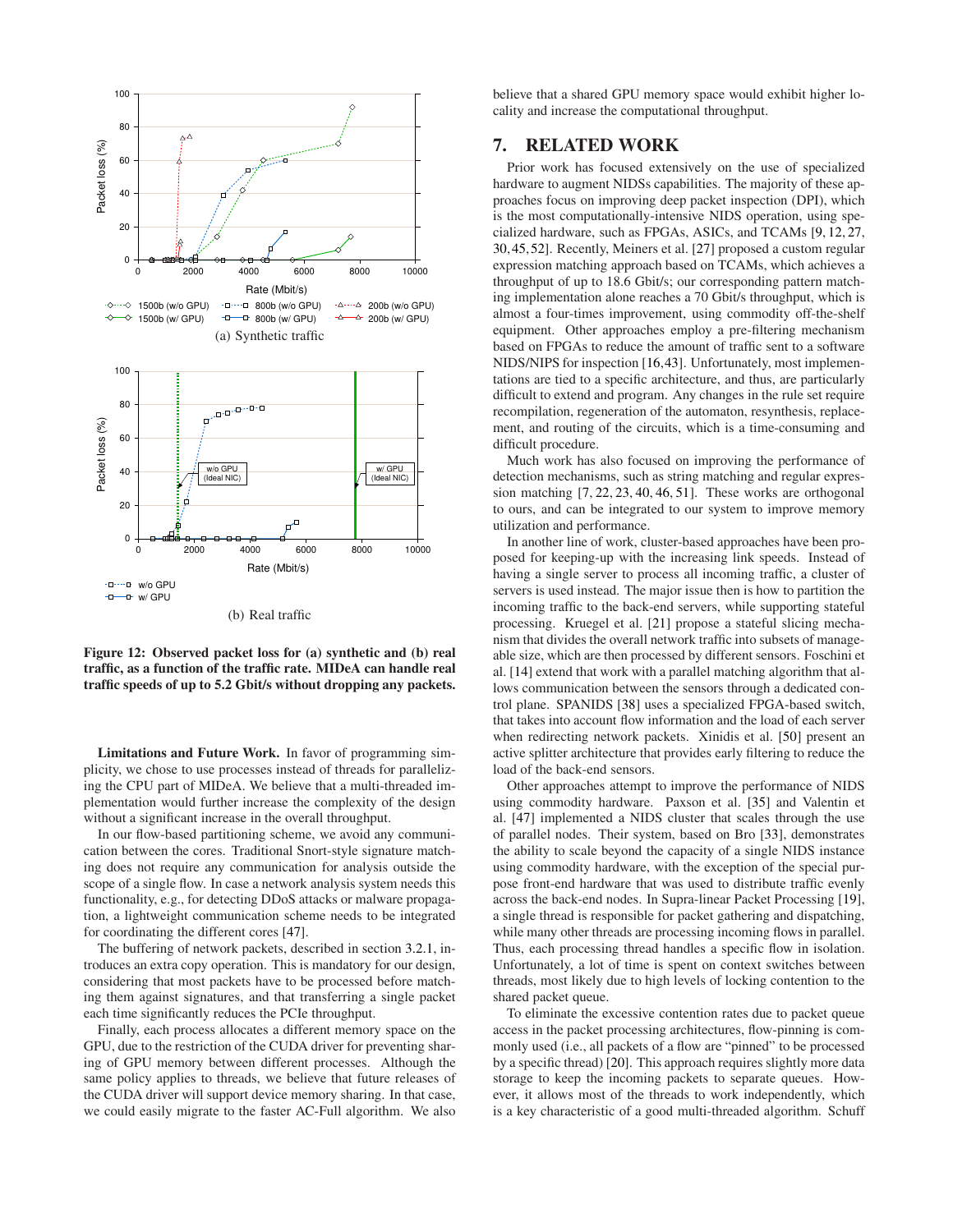et al. [\[39\]](#page-11-9) evaluate different per-flow and intra-flow parallelization approaches. Although their results do not propose a clear winner, it seems that pure flow-concurrent parallelism performs better in almost all cases.

Recently, graphics processors have been used to boost computationally intensive tasks in intrusion detection systems. Gnort [\[48,](#page-11-12) [49\]](#page-11-13) was the first attempt that sufficiently utilized the graphics processor for string searching and regular expression matching. Unfortunately, its single-threaded architecture restricts its scalability in the advent of multi-core CPUs. Many other approaches followed the above scheme [\[18,](#page-10-6)[41\]](#page-11-11), without significant differences in the architecture and the performance benefits.

# <span id="page-10-8"></span>**8. CONCLUSION**

In this work, we designed and built a multi-parallel intrusion detection architecture, as a scalable solution for the processing and stateful analysis of network traffic. Our system achieves high performance, with a processing throughput that exceeds 5 Gbit/s for real traffic, and raw pattern matching speeds of 70 Gbit/s, using commodity off-the-shelf hardware, in a single box.

MIDeA has three levels of parallelization, at the NIC, the CPU, and the GPU levels. It consists of a multi-queue NIC, which distributes the incoming traffic across a set of multi-core CPUs for packet processing and analysis. Each CPU core is processing the traffic of only a subset of network flows. Having split the traffic to different cores, MIDeA further offloads the costly content inspection operations to a set of GPUs. By parallelizing both packet processing and content inspection across multiple CPU cores and graphics processors, MIDeA offers a scalable approach for building a multi-parallel NIDS, which can operate at speeds of several Gbit/s, while at the same time it has en extremely low price point.

## **9. ACKNOWLEDGMENTS**

The authors would like to thank Evangelos Markatos for his invaluable comments and suggestions during the preparation of this paper. This work was supported in part by the Marie Curie Actions – Reintegration Grants project PASS, by the FP7-PEOPLE-2009-IOF project MALCODE and the FP7 project SysSec, funded by the European Commission under Grant Agreements No. 254116 and No. 257007, and by the project i-Code, funded by the Prevention, Preparedness and Consequence Management of Terrorism and other Security-related Risks Programme of the European Commission – Directorate-General for Home Affairs under Grant Agreement No. JLS/2009/CIPS/AG/C2-050. This publication reflects the views only of the authors, and the Commission cannot be held responsible for any use which may be made of the information contained herein.

#### <span id="page-10-9"></span>**10. REFERENCES**

- [1] Endace Security Manager. [http://www.endace.com/](http://www.endace.com/endace-security-manager2.html) [endace-security-manager2.html](http://www.endace.com/endace-security-manager2.html).
- <span id="page-10-11"></span>[2] Intel 82599EB 10 Gigabit Ethernet Controller. [http://](http://ark.intel.com/Product.aspx?id=32207) [ark.intel.com/Product.aspx?id=32207](http://ark.intel.com/Product.aspx?id=32207).
- <span id="page-10-10"></span>[3] Receive side scaling on Intel Network Adapters. [http://](http://www.intel.com/support/network/adapter/pro100/sb/cs-027574.htm) [www.intel.com/support/network/adapter/](http://www.intel.com/support/network/adapter/pro100/sb/cs-027574.htm) [pro100/sb/cs-027574.htm](http://www.intel.com/support/network/adapter/pro100/sb/cs-027574.htm).
- <span id="page-10-16"></span><span id="page-10-14"></span>[4] Tcpreplay. <http://tcpreplay.synfin.net/>.
- [5] A. V. Aho and M. J. Corasick. Efficient String Matching: an Aid to Bibliographic Search. *Communications of the ACM*, 18(6):333–340, June 1975.
- <span id="page-10-1"></span>[6] Z. K. Baker and V. K. Prasanna. Time and Area Efficient Pattern Matching on FPGAs. In *Proceedings of the 12th*

*ACM/SIGDA International Symposium on Field Programmable Gate Arrays (FPGA)*, 2004.

- <span id="page-10-20"></span>[7] M. Becchi and P. Crowley. A Hybrid Finite Automaton for Practical Deep Packet Inspection. In *Proceedings of the ACM International Conference on emerging Networking Experiments and Technologies Conference (CoNEXT)*, 2007.
- <span id="page-10-0"></span>[8] V. Chandola, A. Banerjee, and V. Kumar. Anomaly Detection: A Survey. *ACM Computing Surveys*, 41:15:1–15:58, July 2009.
- <span id="page-10-2"></span>[9] C. R. Clark, W. Lee, D. E. Schimmel, D. Contis, M. Koné, and A. Thomas. A Hardware Platform for Network Intrusion Detection and Prevention. In P. Crowley, M. A. Franklin, H. Hadimioglu, and P. Z. Onufryk, editors, *Proceedings of the 3rd Workshop on Network Processors and Applications (NP3)*, 2005.
- <span id="page-10-3"></span>[10] C. R. Clark and D. E. Schimmel. Efficient Reconfigurable Logic Circuits for Matching Complex Network Intrusion Detection Patterns. In *Proceedings of the International Conference on Field Programmable Logic and Applications (FPL)*, 2003.
- <span id="page-10-12"></span>[11] L. Deri. Improving Passive Packet Capture: Beyond Device Polling. In *Proceedings of 4th International System Administration and Network Engineering Conference (SANE)*, 2004.
- <span id="page-10-18"></span>[12] S. Dharmapurikar, P. Krishnamurthy, T. S. Sproull, and J. W. Lockwood. Deep Packet Inspection Using Parallel Bloom Filters. *IEEE Micro*, 24(1), 2004.
- <span id="page-10-15"></span>[13] M. Dobrescu, N. Egi, K. Argyraki, B.-G. Chun, K. Fall, G. Iannaccone, A. Knies, M. Manesh, and S. Ratnasamy. RouteBricks: Exploiting Parallelism to Scale Software Routers. In *Proceedings of the 22nd ACM SIGOPS Symposium on Operating Systems Principles (SOSP)*, 2009.
- <span id="page-10-21"></span>[14] L. Foschini, A. V. Thapliyal, L. Cavallaro, C. Kruegel, and G. Vigna. A Parallel Architecture for Stateful, High-Speed Intrusion Detection. In *Proceedings of the 4th International Conference on Information Systems Security (ICISS)*, 2008.
- <span id="page-10-13"></span>[15] F. Fusco and L. Deri. High Speed Network Traffic Analysis with Commodity Multi-core Systems. In *Proceedings of the 10th Internet Measurement Conference (IMC)*, 2010.
- <span id="page-10-19"></span>[16] J. M. Gonzalez, V. Paxson, and N. Weaver. Shunting: A Hardware/Software Architecture for Flexible, High-Performance Network Intrusion Prevention. In *Proceedings of the 14th ACM Conference on Computer and Communications Security (CCS)*, 2007.
- <span id="page-10-17"></span>[17] S. Han, K. Jang, K. Park, and S. Moon. PacketShader: A GPU-accelerated Software Router. In *Proceedings of the ACM SIGCOMM 2010 Conference on Applications, Technologies, Architectures, and Protocols for Computer Communications (SIGCOMM)*, August 2010.
- <span id="page-10-6"></span>[18] N.-F. Huang, H.-W. Hung, S.-H. Lai, Y.-M. Chu, and W.-Y. Tsai. A GPU-Based Multiple-Pattern Matching Algorithm for Network Intrusion Detection Systems. In *Proceedings of the 22nd International Conference on Advanced Information Networking and Applications - Workshops (AINAW)*, 2008.
- <span id="page-10-4"></span>[19] Intel Corporation. Supra-linear Packet Processing Performance with Intel Multi-core Processors, 2006.
- <span id="page-10-5"></span>[20] Intel Corporation. Removing System Bottlenecks in Multi-threaded Applications, 2008.
- <span id="page-10-7"></span>[21] C. Kruegel, F. Valeur, G. Vigna, and R. Kemmerer. Stateful Intrusion Detection for High-Speed Networks. In *Proceedings of the 23rd IEEE Symposium on Security and Privacy (S&P)*, May 2002.